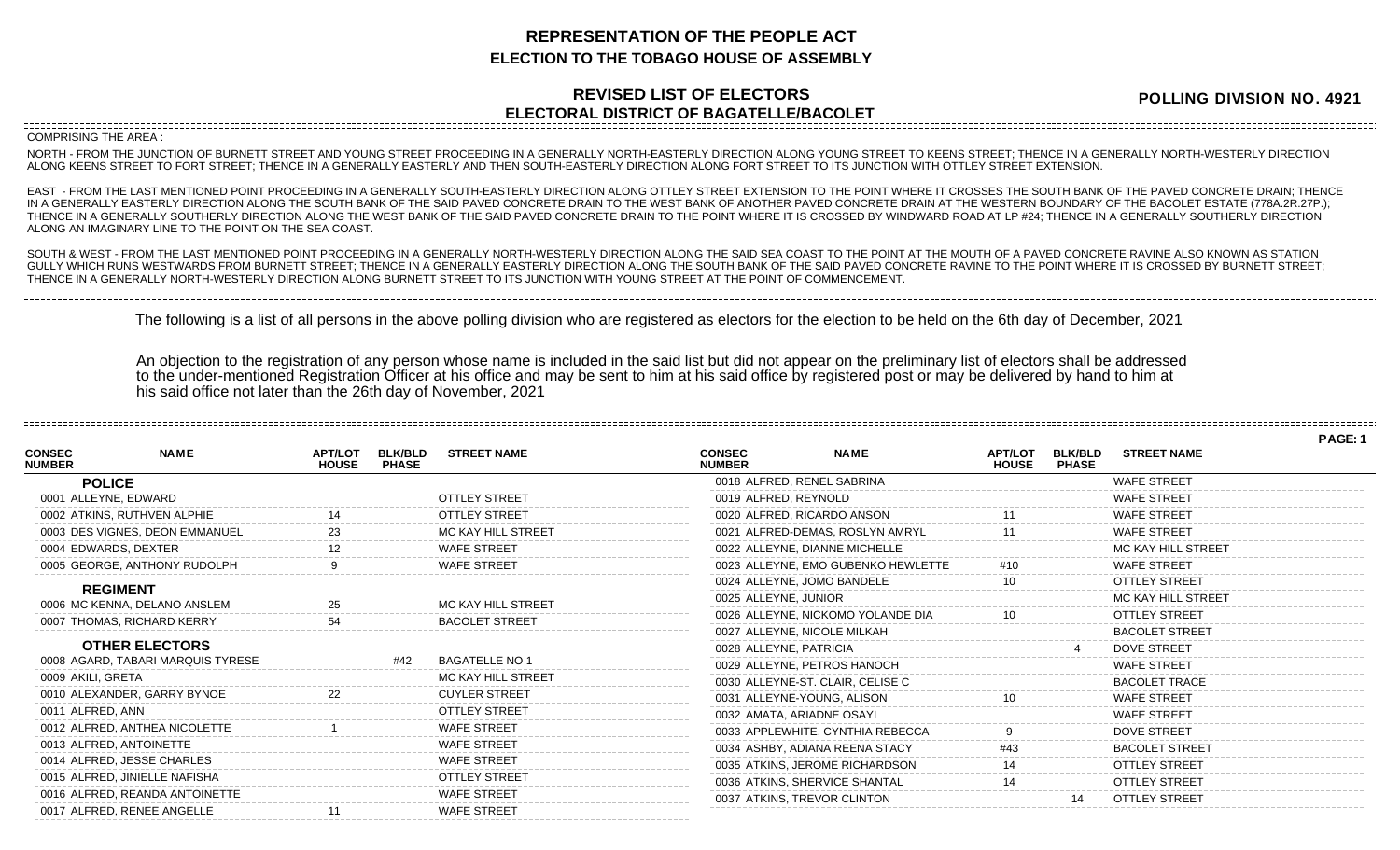| 0038 ATKINS-RICHARDSON, SANDRA P<br><b>BACOLET STREET</b><br>0083 CUNNINGHAM, SHERLENE ANNA<br><b>BAGATELLE NO 1</b><br>49<br>15<br>0039 BALFOUR, FITZROY LINCOLN<br>MC KAY HILL STREET<br>0084 DANIEL, ANDREW MERVYN<br>DOVE STREET<br>MC KAY HILL STREET<br>0040 BALFOUR JACOBS, AMBROZENE LADY<br>0085 DANN, RAWLE<br>13<br>MC KAY HILL STREET<br><b>DOVE STREET</b><br>0086 DE FREITAS, MICHELLE SHIVANA<br><b>DOVE STREET</b><br>0041 BAPTISTE-SMITH, SHARLENE V<br>#11<br>0042 BASTIEN, AKIA NJAKI JALA<br><b>BAGATELLE NO 1</b><br>0087 DE GAETANO, FRANCESCA ANNA<br><b>BACOLET STREET</b><br>0043 BATSON, WAYNE<br><b>DOVE STREET</b><br>0088 DE GAETANO, GABRIELE<br><b>BACOLET STREET</b><br>OTTLEY STREET<br>0044 BATTULA, NARASIMHARAJA<br>0089 DE SILVA, CAROL ANNE<br>12<br>MC KAY HILL STREET<br><b>BACOLET STREET</b><br>0090 DEMPSTER-ROGERS, CHERRY-ANN P<br><b>BACOLET TRACE</b><br>0045 BEARD, GEORGE STANLEY<br><b>BACOLET STREET</b><br><b>BAGATELLE NO 1</b><br>0046 BEARD, JUDITH ELIZABETH<br>0091 DENNIS, INGRID<br>0047 BEARD, SHIRLEY<br><b>BACOLET STREET</b><br>0092 DES VIGNES, MICHAEL<br>23<br>MC KAY HILL STREET<br>0048 BEARD-JAMES, ROSETTA A<br><b>BACOLET STREET</b><br>0093 DOUGLAS, APRIL ADEOLA LISA<br><b>FORT STREET</b><br>30<br>MC KAY HILL STREET<br>0049 BECKLES, ALICIA NATALIE<br>0094 DOUGLAS, ARNIM LESTER<br>30<br><b>FORT STREET</b><br>11<br>0050 BELMAR, PEARL<br>MC KAY HILL STREET<br>0095 DOUGLAS, CONSTANCE<br><b>FORT STREET</b><br>0051 BHUTAN, WAYNE<br>YOUNG STREET<br>0096 DOUGLAS, KERRYANN PATRICIA<br><b>FORT STREET</b><br><b>BACOLET TRACE</b><br>0052 BOBAN, RHONDA HILDA<br>#92<br>0097 DOUGLAS, SONGUI AGATHA NATASHA<br>30<br><b>FORT STREET</b><br>0053 BONAS, JASON KERRON JESSY<br><b>BACOLET STREET</b><br>0098 DOUGLAS, WELTON HAMILTON<br>YOUNG STREET<br><b>BACOLET STREET</b><br><b>OTTLEY STREET</b><br>0054 BONAS, KANDY-SUE JANIELLE C<br>0099 DOVE, CARLINGTON<br>51<br><b>WAFE STREET</b><br><b>DOVE STREET</b><br>0055 BRADSHAW, JOHANN<br>0100 DOVE, CLINTON LANCASTER<br><b>WAFE STREET</b><br>0056 BRAKUTT, MICHAEL KURT<br>#19<br>0101 DOVE, CLYDE<br>DOVE STREET<br>19<br>62<br>0057 BRAKUTT, MINA<br>WAFE STREET<br>0102 DOVE, DUANE CLAUDE<br><b>FORT STREET</b><br><b>OTTLEY STREET</b><br>0058 BRIGGS, KERON ANDRE<br>0103 DOVE, JOHN<br>DOVE STREET<br><b>BACOLET TRACE</b><br>0104 DOVE, SHIRLEY ADINA<br><b>OTTLEY STREET</b><br>0059 BROWN, ROY ABBA<br>0060 BRUCE-PATTERSON, DEBORA S<br><b>WAFE STREET</b><br>62<br><b>FORT STREET</b><br>0105 DOVE-BARNES, MARINA<br>0061 BUTCHER, RICHARD JOEL<br><b>BACOLET STREET</b><br>0106 DUNCAN, STEVE BENJAMIN<br><b>BACOLET STREET</b><br>0062 CALLENDER, CASSIE ANN RACQUEL C<br><b>DOVE STREET</b><br>0107 EDWARDS, DANIQUE DEBRA CYNTHIA<br>#12<br><b>WAFE STREET</b><br>0063 CALLENDER, CHARLENE CAMILLE<br><b>KIRK STREET</b><br><b>OTTLEY STREET</b><br>0108 EDWARDS, DOMINIQUE DEXTER C<br>0064 CALLENDER, MARILYN<br><b>KIRK STREET</b><br>YOUNG STREET<br>0109 ELIAS, ALLAN BRENT JOSEPH<br>12<br><b>BACOLET STREET</b><br>YOUNG STREET<br>0065 CAMPBELL, MERVIN ANTHONY<br>0110 ELIAS, ANTHONY RASHEED<br>0066 CARRINGTON, DORVILLE ELLERY L<br><b>BACOLET STREET</b><br>0111 ELIAS, BRANDON KADEEM<br>YOUNG STREET<br>#6<br>0067 CARRINGTON, HORACE HYACINTH T<br><b>BACOLET TRACE</b><br>YOUNG STREET<br>0112 ELIAS, CHARLENE MELLISA J<br>12<br>0068 CARUTH, KERON KEVIN<br>MC KAY HILL STREET<br>YOUNG STREET<br>0113 ELIAS, CHARLES KHALIEL<br>0069 CARUTH-ROBERTS, AKISHA KWESI<br>15<br>MC KAY HILL STREET<br>YOUNG STREET<br>0114 ELIAS, DECCLAN HAZEEM<br>#12<br>0070 CARVALHO, ROSE MARY<br><b>CUYLER STREET</b><br>#12<br>0115 ELIAS, JOSEPH NAZIM<br>YOUNG STREET<br><b>BACOLET BRANCH NO 2</b><br>0116 ELIAS, MARISSA GAIL<br>YOUNG STREET<br>0071 CELESTINE, RUFARO GERTRUDE<br>0072 CHAPMAN-GEORGE, JOYLANCE JUMOKE<br><b>DOVE STREET</b><br>0117 ELIAS, MEGGAN TENNILLE<br>YOUNG STREET<br>#6<br>LOT #29<br>BACOLET BRANCH NO 1<br><b>BACOLET STREET</b><br>0073 CHARLES, JUNE KAREN<br>0118 FORRESTER, EILEEN ESTHER<br>0074 CHARLES, LYNETTE<br>MC KAY HILL STREET<br>0119 FORRESTER, KENNETH MERVILLE<br><b>BACOLET STREET</b><br><b>DOVE STREET</b><br><b>FORT STREET</b><br>0075 CHARLES-SANDY, ELIZABETH<br>0120 FRANCIS, MARIA MARY<br>36<br>0076 CLARKE, KEISHA CAMEAL<br>MC KAY HILL STREET<br>0121 GEORGE, ALLISON<br>MC KAY HILL STREET<br>0077 CLARKE, KEON DALE<br>MC KAY HILL STREET<br>0122 GEORGE, ALLISON CYNTHIA<br><b>WAFE STREET</b><br>0078 CLARKE, KERON DANE<br>MC KAY HILL STREET<br><b>OTTLEY STREET</b><br>0123 GEORGE, HOLLIS HORACE EUSTACE<br>0079 CONSTANTINE, DAMIAN BECKY DWAYNE<br><b>BACOLET STREET</b><br>0124 GEORGE, LOLA ELDICA<br>12<br>MC KAY HILL STREET<br><b>ROBINSON STREET</b><br>0125 GEORGE, MARC SHEROL<br><b>OTTLEY STREET</b><br>0080 CROSS, ERIS EULALIE<br><b>DOVE STREET</b><br><b>WAFE STREET</b><br>0081 CUDJOE, KEION SHELTON<br>0126 GEORGE, MICHAEL BRIAN<br><b>BAGATELLE NO 1</b><br>0082 CUNNINGHAM, MARCIA ESTHER<br>0127 GEORGE, STEPHEN LENNARD<br>MC KAY HILL STREET | <b>CONSEC</b><br><b>NUMBER</b> | <b>NAME</b> | APT/LOT<br><b>HOUSE</b> | <b>BLK/BLD</b><br><b>PHASE</b> | <b>STREET NAME</b> | <b>CONSEC</b><br><b>NUMBER</b> | <b>NAME</b> | <b>APT/LOT</b><br><b>HOUSE</b> | <b>BLK/BLD</b><br><b>PHASE</b> | <b>STREET NAME</b> | <b>PAGE: 2</b> |
|------------------------------------------------------------------------------------------------------------------------------------------------------------------------------------------------------------------------------------------------------------------------------------------------------------------------------------------------------------------------------------------------------------------------------------------------------------------------------------------------------------------------------------------------------------------------------------------------------------------------------------------------------------------------------------------------------------------------------------------------------------------------------------------------------------------------------------------------------------------------------------------------------------------------------------------------------------------------------------------------------------------------------------------------------------------------------------------------------------------------------------------------------------------------------------------------------------------------------------------------------------------------------------------------------------------------------------------------------------------------------------------------------------------------------------------------------------------------------------------------------------------------------------------------------------------------------------------------------------------------------------------------------------------------------------------------------------------------------------------------------------------------------------------------------------------------------------------------------------------------------------------------------------------------------------------------------------------------------------------------------------------------------------------------------------------------------------------------------------------------------------------------------------------------------------------------------------------------------------------------------------------------------------------------------------------------------------------------------------------------------------------------------------------------------------------------------------------------------------------------------------------------------------------------------------------------------------------------------------------------------------------------------------------------------------------------------------------------------------------------------------------------------------------------------------------------------------------------------------------------------------------------------------------------------------------------------------------------------------------------------------------------------------------------------------------------------------------------------------------------------------------------------------------------------------------------------------------------------------------------------------------------------------------------------------------------------------------------------------------------------------------------------------------------------------------------------------------------------------------------------------------------------------------------------------------------------------------------------------------------------------------------------------------------------------------------------------------------------------------------------------------------------------------------------------------------------------------------------------------------------------------------------------------------------------------------------------------------------------------------------------------------------------------------------------------------------------------------------------------------------------------------------------------------------------------------------------------------------------------------------------------------------------------------------------------------------------------------------------------------------------------------------------------------------------------------------------------------------------------------------------------------------------------------------------------------------------------------------------------------------------------------------------------------------------------------------------------------------------------------------------------------------------------------------------------------------------------------------------------------------------------------------------------------------------------------------------------------------------------------------------------------------------------------------------------------------------------------------------------|--------------------------------|-------------|-------------------------|--------------------------------|--------------------|--------------------------------|-------------|--------------------------------|--------------------------------|--------------------|----------------|
|                                                                                                                                                                                                                                                                                                                                                                                                                                                                                                                                                                                                                                                                                                                                                                                                                                                                                                                                                                                                                                                                                                                                                                                                                                                                                                                                                                                                                                                                                                                                                                                                                                                                                                                                                                                                                                                                                                                                                                                                                                                                                                                                                                                                                                                                                                                                                                                                                                                                                                                                                                                                                                                                                                                                                                                                                                                                                                                                                                                                                                                                                                                                                                                                                                                                                                                                                                                                                                                                                                                                                                                                                                                                                                                                                                                                                                                                                                                                                                                                                                                                                                                                                                                                                                                                                                                                                                                                                                                                                                                                                                                                                                                                                                                                                                                                                                                                                                                                                                                                                                                                                                                  |                                |             |                         |                                |                    |                                |             |                                |                                |                    |                |
|                                                                                                                                                                                                                                                                                                                                                                                                                                                                                                                                                                                                                                                                                                                                                                                                                                                                                                                                                                                                                                                                                                                                                                                                                                                                                                                                                                                                                                                                                                                                                                                                                                                                                                                                                                                                                                                                                                                                                                                                                                                                                                                                                                                                                                                                                                                                                                                                                                                                                                                                                                                                                                                                                                                                                                                                                                                                                                                                                                                                                                                                                                                                                                                                                                                                                                                                                                                                                                                                                                                                                                                                                                                                                                                                                                                                                                                                                                                                                                                                                                                                                                                                                                                                                                                                                                                                                                                                                                                                                                                                                                                                                                                                                                                                                                                                                                                                                                                                                                                                                                                                                                                  |                                |             |                         |                                |                    |                                |             |                                |                                |                    |                |
|                                                                                                                                                                                                                                                                                                                                                                                                                                                                                                                                                                                                                                                                                                                                                                                                                                                                                                                                                                                                                                                                                                                                                                                                                                                                                                                                                                                                                                                                                                                                                                                                                                                                                                                                                                                                                                                                                                                                                                                                                                                                                                                                                                                                                                                                                                                                                                                                                                                                                                                                                                                                                                                                                                                                                                                                                                                                                                                                                                                                                                                                                                                                                                                                                                                                                                                                                                                                                                                                                                                                                                                                                                                                                                                                                                                                                                                                                                                                                                                                                                                                                                                                                                                                                                                                                                                                                                                                                                                                                                                                                                                                                                                                                                                                                                                                                                                                                                                                                                                                                                                                                                                  |                                |             |                         |                                |                    |                                |             |                                |                                |                    |                |
|                                                                                                                                                                                                                                                                                                                                                                                                                                                                                                                                                                                                                                                                                                                                                                                                                                                                                                                                                                                                                                                                                                                                                                                                                                                                                                                                                                                                                                                                                                                                                                                                                                                                                                                                                                                                                                                                                                                                                                                                                                                                                                                                                                                                                                                                                                                                                                                                                                                                                                                                                                                                                                                                                                                                                                                                                                                                                                                                                                                                                                                                                                                                                                                                                                                                                                                                                                                                                                                                                                                                                                                                                                                                                                                                                                                                                                                                                                                                                                                                                                                                                                                                                                                                                                                                                                                                                                                                                                                                                                                                                                                                                                                                                                                                                                                                                                                                                                                                                                                                                                                                                                                  |                                |             |                         |                                |                    |                                |             |                                |                                |                    |                |
|                                                                                                                                                                                                                                                                                                                                                                                                                                                                                                                                                                                                                                                                                                                                                                                                                                                                                                                                                                                                                                                                                                                                                                                                                                                                                                                                                                                                                                                                                                                                                                                                                                                                                                                                                                                                                                                                                                                                                                                                                                                                                                                                                                                                                                                                                                                                                                                                                                                                                                                                                                                                                                                                                                                                                                                                                                                                                                                                                                                                                                                                                                                                                                                                                                                                                                                                                                                                                                                                                                                                                                                                                                                                                                                                                                                                                                                                                                                                                                                                                                                                                                                                                                                                                                                                                                                                                                                                                                                                                                                                                                                                                                                                                                                                                                                                                                                                                                                                                                                                                                                                                                                  |                                |             |                         |                                |                    |                                |             |                                |                                |                    |                |
|                                                                                                                                                                                                                                                                                                                                                                                                                                                                                                                                                                                                                                                                                                                                                                                                                                                                                                                                                                                                                                                                                                                                                                                                                                                                                                                                                                                                                                                                                                                                                                                                                                                                                                                                                                                                                                                                                                                                                                                                                                                                                                                                                                                                                                                                                                                                                                                                                                                                                                                                                                                                                                                                                                                                                                                                                                                                                                                                                                                                                                                                                                                                                                                                                                                                                                                                                                                                                                                                                                                                                                                                                                                                                                                                                                                                                                                                                                                                                                                                                                                                                                                                                                                                                                                                                                                                                                                                                                                                                                                                                                                                                                                                                                                                                                                                                                                                                                                                                                                                                                                                                                                  |                                |             |                         |                                |                    |                                |             |                                |                                |                    |                |
|                                                                                                                                                                                                                                                                                                                                                                                                                                                                                                                                                                                                                                                                                                                                                                                                                                                                                                                                                                                                                                                                                                                                                                                                                                                                                                                                                                                                                                                                                                                                                                                                                                                                                                                                                                                                                                                                                                                                                                                                                                                                                                                                                                                                                                                                                                                                                                                                                                                                                                                                                                                                                                                                                                                                                                                                                                                                                                                                                                                                                                                                                                                                                                                                                                                                                                                                                                                                                                                                                                                                                                                                                                                                                                                                                                                                                                                                                                                                                                                                                                                                                                                                                                                                                                                                                                                                                                                                                                                                                                                                                                                                                                                                                                                                                                                                                                                                                                                                                                                                                                                                                                                  |                                |             |                         |                                |                    |                                |             |                                |                                |                    |                |
|                                                                                                                                                                                                                                                                                                                                                                                                                                                                                                                                                                                                                                                                                                                                                                                                                                                                                                                                                                                                                                                                                                                                                                                                                                                                                                                                                                                                                                                                                                                                                                                                                                                                                                                                                                                                                                                                                                                                                                                                                                                                                                                                                                                                                                                                                                                                                                                                                                                                                                                                                                                                                                                                                                                                                                                                                                                                                                                                                                                                                                                                                                                                                                                                                                                                                                                                                                                                                                                                                                                                                                                                                                                                                                                                                                                                                                                                                                                                                                                                                                                                                                                                                                                                                                                                                                                                                                                                                                                                                                                                                                                                                                                                                                                                                                                                                                                                                                                                                                                                                                                                                                                  |                                |             |                         |                                |                    |                                |             |                                |                                |                    |                |
|                                                                                                                                                                                                                                                                                                                                                                                                                                                                                                                                                                                                                                                                                                                                                                                                                                                                                                                                                                                                                                                                                                                                                                                                                                                                                                                                                                                                                                                                                                                                                                                                                                                                                                                                                                                                                                                                                                                                                                                                                                                                                                                                                                                                                                                                                                                                                                                                                                                                                                                                                                                                                                                                                                                                                                                                                                                                                                                                                                                                                                                                                                                                                                                                                                                                                                                                                                                                                                                                                                                                                                                                                                                                                                                                                                                                                                                                                                                                                                                                                                                                                                                                                                                                                                                                                                                                                                                                                                                                                                                                                                                                                                                                                                                                                                                                                                                                                                                                                                                                                                                                                                                  |                                |             |                         |                                |                    |                                |             |                                |                                |                    |                |
|                                                                                                                                                                                                                                                                                                                                                                                                                                                                                                                                                                                                                                                                                                                                                                                                                                                                                                                                                                                                                                                                                                                                                                                                                                                                                                                                                                                                                                                                                                                                                                                                                                                                                                                                                                                                                                                                                                                                                                                                                                                                                                                                                                                                                                                                                                                                                                                                                                                                                                                                                                                                                                                                                                                                                                                                                                                                                                                                                                                                                                                                                                                                                                                                                                                                                                                                                                                                                                                                                                                                                                                                                                                                                                                                                                                                                                                                                                                                                                                                                                                                                                                                                                                                                                                                                                                                                                                                                                                                                                                                                                                                                                                                                                                                                                                                                                                                                                                                                                                                                                                                                                                  |                                |             |                         |                                |                    |                                |             |                                |                                |                    |                |
|                                                                                                                                                                                                                                                                                                                                                                                                                                                                                                                                                                                                                                                                                                                                                                                                                                                                                                                                                                                                                                                                                                                                                                                                                                                                                                                                                                                                                                                                                                                                                                                                                                                                                                                                                                                                                                                                                                                                                                                                                                                                                                                                                                                                                                                                                                                                                                                                                                                                                                                                                                                                                                                                                                                                                                                                                                                                                                                                                                                                                                                                                                                                                                                                                                                                                                                                                                                                                                                                                                                                                                                                                                                                                                                                                                                                                                                                                                                                                                                                                                                                                                                                                                                                                                                                                                                                                                                                                                                                                                                                                                                                                                                                                                                                                                                                                                                                                                                                                                                                                                                                                                                  |                                |             |                         |                                |                    |                                |             |                                |                                |                    |                |
|                                                                                                                                                                                                                                                                                                                                                                                                                                                                                                                                                                                                                                                                                                                                                                                                                                                                                                                                                                                                                                                                                                                                                                                                                                                                                                                                                                                                                                                                                                                                                                                                                                                                                                                                                                                                                                                                                                                                                                                                                                                                                                                                                                                                                                                                                                                                                                                                                                                                                                                                                                                                                                                                                                                                                                                                                                                                                                                                                                                                                                                                                                                                                                                                                                                                                                                                                                                                                                                                                                                                                                                                                                                                                                                                                                                                                                                                                                                                                                                                                                                                                                                                                                                                                                                                                                                                                                                                                                                                                                                                                                                                                                                                                                                                                                                                                                                                                                                                                                                                                                                                                                                  |                                |             |                         |                                |                    |                                |             |                                |                                |                    |                |
|                                                                                                                                                                                                                                                                                                                                                                                                                                                                                                                                                                                                                                                                                                                                                                                                                                                                                                                                                                                                                                                                                                                                                                                                                                                                                                                                                                                                                                                                                                                                                                                                                                                                                                                                                                                                                                                                                                                                                                                                                                                                                                                                                                                                                                                                                                                                                                                                                                                                                                                                                                                                                                                                                                                                                                                                                                                                                                                                                                                                                                                                                                                                                                                                                                                                                                                                                                                                                                                                                                                                                                                                                                                                                                                                                                                                                                                                                                                                                                                                                                                                                                                                                                                                                                                                                                                                                                                                                                                                                                                                                                                                                                                                                                                                                                                                                                                                                                                                                                                                                                                                                                                  |                                |             |                         |                                |                    |                                |             |                                |                                |                    |                |
|                                                                                                                                                                                                                                                                                                                                                                                                                                                                                                                                                                                                                                                                                                                                                                                                                                                                                                                                                                                                                                                                                                                                                                                                                                                                                                                                                                                                                                                                                                                                                                                                                                                                                                                                                                                                                                                                                                                                                                                                                                                                                                                                                                                                                                                                                                                                                                                                                                                                                                                                                                                                                                                                                                                                                                                                                                                                                                                                                                                                                                                                                                                                                                                                                                                                                                                                                                                                                                                                                                                                                                                                                                                                                                                                                                                                                                                                                                                                                                                                                                                                                                                                                                                                                                                                                                                                                                                                                                                                                                                                                                                                                                                                                                                                                                                                                                                                                                                                                                                                                                                                                                                  |                                |             |                         |                                |                    |                                |             |                                |                                |                    |                |
|                                                                                                                                                                                                                                                                                                                                                                                                                                                                                                                                                                                                                                                                                                                                                                                                                                                                                                                                                                                                                                                                                                                                                                                                                                                                                                                                                                                                                                                                                                                                                                                                                                                                                                                                                                                                                                                                                                                                                                                                                                                                                                                                                                                                                                                                                                                                                                                                                                                                                                                                                                                                                                                                                                                                                                                                                                                                                                                                                                                                                                                                                                                                                                                                                                                                                                                                                                                                                                                                                                                                                                                                                                                                                                                                                                                                                                                                                                                                                                                                                                                                                                                                                                                                                                                                                                                                                                                                                                                                                                                                                                                                                                                                                                                                                                                                                                                                                                                                                                                                                                                                                                                  |                                |             |                         |                                |                    |                                |             |                                |                                |                    |                |
|                                                                                                                                                                                                                                                                                                                                                                                                                                                                                                                                                                                                                                                                                                                                                                                                                                                                                                                                                                                                                                                                                                                                                                                                                                                                                                                                                                                                                                                                                                                                                                                                                                                                                                                                                                                                                                                                                                                                                                                                                                                                                                                                                                                                                                                                                                                                                                                                                                                                                                                                                                                                                                                                                                                                                                                                                                                                                                                                                                                                                                                                                                                                                                                                                                                                                                                                                                                                                                                                                                                                                                                                                                                                                                                                                                                                                                                                                                                                                                                                                                                                                                                                                                                                                                                                                                                                                                                                                                                                                                                                                                                                                                                                                                                                                                                                                                                                                                                                                                                                                                                                                                                  |                                |             |                         |                                |                    |                                |             |                                |                                |                    |                |
|                                                                                                                                                                                                                                                                                                                                                                                                                                                                                                                                                                                                                                                                                                                                                                                                                                                                                                                                                                                                                                                                                                                                                                                                                                                                                                                                                                                                                                                                                                                                                                                                                                                                                                                                                                                                                                                                                                                                                                                                                                                                                                                                                                                                                                                                                                                                                                                                                                                                                                                                                                                                                                                                                                                                                                                                                                                                                                                                                                                                                                                                                                                                                                                                                                                                                                                                                                                                                                                                                                                                                                                                                                                                                                                                                                                                                                                                                                                                                                                                                                                                                                                                                                                                                                                                                                                                                                                                                                                                                                                                                                                                                                                                                                                                                                                                                                                                                                                                                                                                                                                                                                                  |                                |             |                         |                                |                    |                                |             |                                |                                |                    |                |
|                                                                                                                                                                                                                                                                                                                                                                                                                                                                                                                                                                                                                                                                                                                                                                                                                                                                                                                                                                                                                                                                                                                                                                                                                                                                                                                                                                                                                                                                                                                                                                                                                                                                                                                                                                                                                                                                                                                                                                                                                                                                                                                                                                                                                                                                                                                                                                                                                                                                                                                                                                                                                                                                                                                                                                                                                                                                                                                                                                                                                                                                                                                                                                                                                                                                                                                                                                                                                                                                                                                                                                                                                                                                                                                                                                                                                                                                                                                                                                                                                                                                                                                                                                                                                                                                                                                                                                                                                                                                                                                                                                                                                                                                                                                                                                                                                                                                                                                                                                                                                                                                                                                  |                                |             |                         |                                |                    |                                |             |                                |                                |                    |                |
|                                                                                                                                                                                                                                                                                                                                                                                                                                                                                                                                                                                                                                                                                                                                                                                                                                                                                                                                                                                                                                                                                                                                                                                                                                                                                                                                                                                                                                                                                                                                                                                                                                                                                                                                                                                                                                                                                                                                                                                                                                                                                                                                                                                                                                                                                                                                                                                                                                                                                                                                                                                                                                                                                                                                                                                                                                                                                                                                                                                                                                                                                                                                                                                                                                                                                                                                                                                                                                                                                                                                                                                                                                                                                                                                                                                                                                                                                                                                                                                                                                                                                                                                                                                                                                                                                                                                                                                                                                                                                                                                                                                                                                                                                                                                                                                                                                                                                                                                                                                                                                                                                                                  |                                |             |                         |                                |                    |                                |             |                                |                                |                    |                |
|                                                                                                                                                                                                                                                                                                                                                                                                                                                                                                                                                                                                                                                                                                                                                                                                                                                                                                                                                                                                                                                                                                                                                                                                                                                                                                                                                                                                                                                                                                                                                                                                                                                                                                                                                                                                                                                                                                                                                                                                                                                                                                                                                                                                                                                                                                                                                                                                                                                                                                                                                                                                                                                                                                                                                                                                                                                                                                                                                                                                                                                                                                                                                                                                                                                                                                                                                                                                                                                                                                                                                                                                                                                                                                                                                                                                                                                                                                                                                                                                                                                                                                                                                                                                                                                                                                                                                                                                                                                                                                                                                                                                                                                                                                                                                                                                                                                                                                                                                                                                                                                                                                                  |                                |             |                         |                                |                    |                                |             |                                |                                |                    |                |
|                                                                                                                                                                                                                                                                                                                                                                                                                                                                                                                                                                                                                                                                                                                                                                                                                                                                                                                                                                                                                                                                                                                                                                                                                                                                                                                                                                                                                                                                                                                                                                                                                                                                                                                                                                                                                                                                                                                                                                                                                                                                                                                                                                                                                                                                                                                                                                                                                                                                                                                                                                                                                                                                                                                                                                                                                                                                                                                                                                                                                                                                                                                                                                                                                                                                                                                                                                                                                                                                                                                                                                                                                                                                                                                                                                                                                                                                                                                                                                                                                                                                                                                                                                                                                                                                                                                                                                                                                                                                                                                                                                                                                                                                                                                                                                                                                                                                                                                                                                                                                                                                                                                  |                                |             |                         |                                |                    |                                |             |                                |                                |                    |                |
|                                                                                                                                                                                                                                                                                                                                                                                                                                                                                                                                                                                                                                                                                                                                                                                                                                                                                                                                                                                                                                                                                                                                                                                                                                                                                                                                                                                                                                                                                                                                                                                                                                                                                                                                                                                                                                                                                                                                                                                                                                                                                                                                                                                                                                                                                                                                                                                                                                                                                                                                                                                                                                                                                                                                                                                                                                                                                                                                                                                                                                                                                                                                                                                                                                                                                                                                                                                                                                                                                                                                                                                                                                                                                                                                                                                                                                                                                                                                                                                                                                                                                                                                                                                                                                                                                                                                                                                                                                                                                                                                                                                                                                                                                                                                                                                                                                                                                                                                                                                                                                                                                                                  |                                |             |                         |                                |                    |                                |             |                                |                                |                    |                |
|                                                                                                                                                                                                                                                                                                                                                                                                                                                                                                                                                                                                                                                                                                                                                                                                                                                                                                                                                                                                                                                                                                                                                                                                                                                                                                                                                                                                                                                                                                                                                                                                                                                                                                                                                                                                                                                                                                                                                                                                                                                                                                                                                                                                                                                                                                                                                                                                                                                                                                                                                                                                                                                                                                                                                                                                                                                                                                                                                                                                                                                                                                                                                                                                                                                                                                                                                                                                                                                                                                                                                                                                                                                                                                                                                                                                                                                                                                                                                                                                                                                                                                                                                                                                                                                                                                                                                                                                                                                                                                                                                                                                                                                                                                                                                                                                                                                                                                                                                                                                                                                                                                                  |                                |             |                         |                                |                    |                                |             |                                |                                |                    |                |
|                                                                                                                                                                                                                                                                                                                                                                                                                                                                                                                                                                                                                                                                                                                                                                                                                                                                                                                                                                                                                                                                                                                                                                                                                                                                                                                                                                                                                                                                                                                                                                                                                                                                                                                                                                                                                                                                                                                                                                                                                                                                                                                                                                                                                                                                                                                                                                                                                                                                                                                                                                                                                                                                                                                                                                                                                                                                                                                                                                                                                                                                                                                                                                                                                                                                                                                                                                                                                                                                                                                                                                                                                                                                                                                                                                                                                                                                                                                                                                                                                                                                                                                                                                                                                                                                                                                                                                                                                                                                                                                                                                                                                                                                                                                                                                                                                                                                                                                                                                                                                                                                                                                  |                                |             |                         |                                |                    |                                |             |                                |                                |                    |                |
|                                                                                                                                                                                                                                                                                                                                                                                                                                                                                                                                                                                                                                                                                                                                                                                                                                                                                                                                                                                                                                                                                                                                                                                                                                                                                                                                                                                                                                                                                                                                                                                                                                                                                                                                                                                                                                                                                                                                                                                                                                                                                                                                                                                                                                                                                                                                                                                                                                                                                                                                                                                                                                                                                                                                                                                                                                                                                                                                                                                                                                                                                                                                                                                                                                                                                                                                                                                                                                                                                                                                                                                                                                                                                                                                                                                                                                                                                                                                                                                                                                                                                                                                                                                                                                                                                                                                                                                                                                                                                                                                                                                                                                                                                                                                                                                                                                                                                                                                                                                                                                                                                                                  |                                |             |                         |                                |                    |                                |             |                                |                                |                    |                |
|                                                                                                                                                                                                                                                                                                                                                                                                                                                                                                                                                                                                                                                                                                                                                                                                                                                                                                                                                                                                                                                                                                                                                                                                                                                                                                                                                                                                                                                                                                                                                                                                                                                                                                                                                                                                                                                                                                                                                                                                                                                                                                                                                                                                                                                                                                                                                                                                                                                                                                                                                                                                                                                                                                                                                                                                                                                                                                                                                                                                                                                                                                                                                                                                                                                                                                                                                                                                                                                                                                                                                                                                                                                                                                                                                                                                                                                                                                                                                                                                                                                                                                                                                                                                                                                                                                                                                                                                                                                                                                                                                                                                                                                                                                                                                                                                                                                                                                                                                                                                                                                                                                                  |                                |             |                         |                                |                    |                                |             |                                |                                |                    |                |
|                                                                                                                                                                                                                                                                                                                                                                                                                                                                                                                                                                                                                                                                                                                                                                                                                                                                                                                                                                                                                                                                                                                                                                                                                                                                                                                                                                                                                                                                                                                                                                                                                                                                                                                                                                                                                                                                                                                                                                                                                                                                                                                                                                                                                                                                                                                                                                                                                                                                                                                                                                                                                                                                                                                                                                                                                                                                                                                                                                                                                                                                                                                                                                                                                                                                                                                                                                                                                                                                                                                                                                                                                                                                                                                                                                                                                                                                                                                                                                                                                                                                                                                                                                                                                                                                                                                                                                                                                                                                                                                                                                                                                                                                                                                                                                                                                                                                                                                                                                                                                                                                                                                  |                                |             |                         |                                |                    |                                |             |                                |                                |                    |                |
|                                                                                                                                                                                                                                                                                                                                                                                                                                                                                                                                                                                                                                                                                                                                                                                                                                                                                                                                                                                                                                                                                                                                                                                                                                                                                                                                                                                                                                                                                                                                                                                                                                                                                                                                                                                                                                                                                                                                                                                                                                                                                                                                                                                                                                                                                                                                                                                                                                                                                                                                                                                                                                                                                                                                                                                                                                                                                                                                                                                                                                                                                                                                                                                                                                                                                                                                                                                                                                                                                                                                                                                                                                                                                                                                                                                                                                                                                                                                                                                                                                                                                                                                                                                                                                                                                                                                                                                                                                                                                                                                                                                                                                                                                                                                                                                                                                                                                                                                                                                                                                                                                                                  |                                |             |                         |                                |                    |                                |             |                                |                                |                    |                |
|                                                                                                                                                                                                                                                                                                                                                                                                                                                                                                                                                                                                                                                                                                                                                                                                                                                                                                                                                                                                                                                                                                                                                                                                                                                                                                                                                                                                                                                                                                                                                                                                                                                                                                                                                                                                                                                                                                                                                                                                                                                                                                                                                                                                                                                                                                                                                                                                                                                                                                                                                                                                                                                                                                                                                                                                                                                                                                                                                                                                                                                                                                                                                                                                                                                                                                                                                                                                                                                                                                                                                                                                                                                                                                                                                                                                                                                                                                                                                                                                                                                                                                                                                                                                                                                                                                                                                                                                                                                                                                                                                                                                                                                                                                                                                                                                                                                                                                                                                                                                                                                                                                                  |                                |             |                         |                                |                    |                                |             |                                |                                |                    |                |
|                                                                                                                                                                                                                                                                                                                                                                                                                                                                                                                                                                                                                                                                                                                                                                                                                                                                                                                                                                                                                                                                                                                                                                                                                                                                                                                                                                                                                                                                                                                                                                                                                                                                                                                                                                                                                                                                                                                                                                                                                                                                                                                                                                                                                                                                                                                                                                                                                                                                                                                                                                                                                                                                                                                                                                                                                                                                                                                                                                                                                                                                                                                                                                                                                                                                                                                                                                                                                                                                                                                                                                                                                                                                                                                                                                                                                                                                                                                                                                                                                                                                                                                                                                                                                                                                                                                                                                                                                                                                                                                                                                                                                                                                                                                                                                                                                                                                                                                                                                                                                                                                                                                  |                                |             |                         |                                |                    |                                |             |                                |                                |                    |                |
|                                                                                                                                                                                                                                                                                                                                                                                                                                                                                                                                                                                                                                                                                                                                                                                                                                                                                                                                                                                                                                                                                                                                                                                                                                                                                                                                                                                                                                                                                                                                                                                                                                                                                                                                                                                                                                                                                                                                                                                                                                                                                                                                                                                                                                                                                                                                                                                                                                                                                                                                                                                                                                                                                                                                                                                                                                                                                                                                                                                                                                                                                                                                                                                                                                                                                                                                                                                                                                                                                                                                                                                                                                                                                                                                                                                                                                                                                                                                                                                                                                                                                                                                                                                                                                                                                                                                                                                                                                                                                                                                                                                                                                                                                                                                                                                                                                                                                                                                                                                                                                                                                                                  |                                |             |                         |                                |                    |                                |             |                                |                                |                    |                |
|                                                                                                                                                                                                                                                                                                                                                                                                                                                                                                                                                                                                                                                                                                                                                                                                                                                                                                                                                                                                                                                                                                                                                                                                                                                                                                                                                                                                                                                                                                                                                                                                                                                                                                                                                                                                                                                                                                                                                                                                                                                                                                                                                                                                                                                                                                                                                                                                                                                                                                                                                                                                                                                                                                                                                                                                                                                                                                                                                                                                                                                                                                                                                                                                                                                                                                                                                                                                                                                                                                                                                                                                                                                                                                                                                                                                                                                                                                                                                                                                                                                                                                                                                                                                                                                                                                                                                                                                                                                                                                                                                                                                                                                                                                                                                                                                                                                                                                                                                                                                                                                                                                                  |                                |             |                         |                                |                    |                                |             |                                |                                |                    |                |
|                                                                                                                                                                                                                                                                                                                                                                                                                                                                                                                                                                                                                                                                                                                                                                                                                                                                                                                                                                                                                                                                                                                                                                                                                                                                                                                                                                                                                                                                                                                                                                                                                                                                                                                                                                                                                                                                                                                                                                                                                                                                                                                                                                                                                                                                                                                                                                                                                                                                                                                                                                                                                                                                                                                                                                                                                                                                                                                                                                                                                                                                                                                                                                                                                                                                                                                                                                                                                                                                                                                                                                                                                                                                                                                                                                                                                                                                                                                                                                                                                                                                                                                                                                                                                                                                                                                                                                                                                                                                                                                                                                                                                                                                                                                                                                                                                                                                                                                                                                                                                                                                                                                  |                                |             |                         |                                |                    |                                |             |                                |                                |                    |                |
|                                                                                                                                                                                                                                                                                                                                                                                                                                                                                                                                                                                                                                                                                                                                                                                                                                                                                                                                                                                                                                                                                                                                                                                                                                                                                                                                                                                                                                                                                                                                                                                                                                                                                                                                                                                                                                                                                                                                                                                                                                                                                                                                                                                                                                                                                                                                                                                                                                                                                                                                                                                                                                                                                                                                                                                                                                                                                                                                                                                                                                                                                                                                                                                                                                                                                                                                                                                                                                                                                                                                                                                                                                                                                                                                                                                                                                                                                                                                                                                                                                                                                                                                                                                                                                                                                                                                                                                                                                                                                                                                                                                                                                                                                                                                                                                                                                                                                                                                                                                                                                                                                                                  |                                |             |                         |                                |                    |                                |             |                                |                                |                    |                |
|                                                                                                                                                                                                                                                                                                                                                                                                                                                                                                                                                                                                                                                                                                                                                                                                                                                                                                                                                                                                                                                                                                                                                                                                                                                                                                                                                                                                                                                                                                                                                                                                                                                                                                                                                                                                                                                                                                                                                                                                                                                                                                                                                                                                                                                                                                                                                                                                                                                                                                                                                                                                                                                                                                                                                                                                                                                                                                                                                                                                                                                                                                                                                                                                                                                                                                                                                                                                                                                                                                                                                                                                                                                                                                                                                                                                                                                                                                                                                                                                                                                                                                                                                                                                                                                                                                                                                                                                                                                                                                                                                                                                                                                                                                                                                                                                                                                                                                                                                                                                                                                                                                                  |                                |             |                         |                                |                    |                                |             |                                |                                |                    |                |
|                                                                                                                                                                                                                                                                                                                                                                                                                                                                                                                                                                                                                                                                                                                                                                                                                                                                                                                                                                                                                                                                                                                                                                                                                                                                                                                                                                                                                                                                                                                                                                                                                                                                                                                                                                                                                                                                                                                                                                                                                                                                                                                                                                                                                                                                                                                                                                                                                                                                                                                                                                                                                                                                                                                                                                                                                                                                                                                                                                                                                                                                                                                                                                                                                                                                                                                                                                                                                                                                                                                                                                                                                                                                                                                                                                                                                                                                                                                                                                                                                                                                                                                                                                                                                                                                                                                                                                                                                                                                                                                                                                                                                                                                                                                                                                                                                                                                                                                                                                                                                                                                                                                  |                                |             |                         |                                |                    |                                |             |                                |                                |                    |                |
|                                                                                                                                                                                                                                                                                                                                                                                                                                                                                                                                                                                                                                                                                                                                                                                                                                                                                                                                                                                                                                                                                                                                                                                                                                                                                                                                                                                                                                                                                                                                                                                                                                                                                                                                                                                                                                                                                                                                                                                                                                                                                                                                                                                                                                                                                                                                                                                                                                                                                                                                                                                                                                                                                                                                                                                                                                                                                                                                                                                                                                                                                                                                                                                                                                                                                                                                                                                                                                                                                                                                                                                                                                                                                                                                                                                                                                                                                                                                                                                                                                                                                                                                                                                                                                                                                                                                                                                                                                                                                                                                                                                                                                                                                                                                                                                                                                                                                                                                                                                                                                                                                                                  |                                |             |                         |                                |                    |                                |             |                                |                                |                    |                |
|                                                                                                                                                                                                                                                                                                                                                                                                                                                                                                                                                                                                                                                                                                                                                                                                                                                                                                                                                                                                                                                                                                                                                                                                                                                                                                                                                                                                                                                                                                                                                                                                                                                                                                                                                                                                                                                                                                                                                                                                                                                                                                                                                                                                                                                                                                                                                                                                                                                                                                                                                                                                                                                                                                                                                                                                                                                                                                                                                                                                                                                                                                                                                                                                                                                                                                                                                                                                                                                                                                                                                                                                                                                                                                                                                                                                                                                                                                                                                                                                                                                                                                                                                                                                                                                                                                                                                                                                                                                                                                                                                                                                                                                                                                                                                                                                                                                                                                                                                                                                                                                                                                                  |                                |             |                         |                                |                    |                                |             |                                |                                |                    |                |
|                                                                                                                                                                                                                                                                                                                                                                                                                                                                                                                                                                                                                                                                                                                                                                                                                                                                                                                                                                                                                                                                                                                                                                                                                                                                                                                                                                                                                                                                                                                                                                                                                                                                                                                                                                                                                                                                                                                                                                                                                                                                                                                                                                                                                                                                                                                                                                                                                                                                                                                                                                                                                                                                                                                                                                                                                                                                                                                                                                                                                                                                                                                                                                                                                                                                                                                                                                                                                                                                                                                                                                                                                                                                                                                                                                                                                                                                                                                                                                                                                                                                                                                                                                                                                                                                                                                                                                                                                                                                                                                                                                                                                                                                                                                                                                                                                                                                                                                                                                                                                                                                                                                  |                                |             |                         |                                |                    |                                |             |                                |                                |                    |                |
|                                                                                                                                                                                                                                                                                                                                                                                                                                                                                                                                                                                                                                                                                                                                                                                                                                                                                                                                                                                                                                                                                                                                                                                                                                                                                                                                                                                                                                                                                                                                                                                                                                                                                                                                                                                                                                                                                                                                                                                                                                                                                                                                                                                                                                                                                                                                                                                                                                                                                                                                                                                                                                                                                                                                                                                                                                                                                                                                                                                                                                                                                                                                                                                                                                                                                                                                                                                                                                                                                                                                                                                                                                                                                                                                                                                                                                                                                                                                                                                                                                                                                                                                                                                                                                                                                                                                                                                                                                                                                                                                                                                                                                                                                                                                                                                                                                                                                                                                                                                                                                                                                                                  |                                |             |                         |                                |                    |                                |             |                                |                                |                    |                |
|                                                                                                                                                                                                                                                                                                                                                                                                                                                                                                                                                                                                                                                                                                                                                                                                                                                                                                                                                                                                                                                                                                                                                                                                                                                                                                                                                                                                                                                                                                                                                                                                                                                                                                                                                                                                                                                                                                                                                                                                                                                                                                                                                                                                                                                                                                                                                                                                                                                                                                                                                                                                                                                                                                                                                                                                                                                                                                                                                                                                                                                                                                                                                                                                                                                                                                                                                                                                                                                                                                                                                                                                                                                                                                                                                                                                                                                                                                                                                                                                                                                                                                                                                                                                                                                                                                                                                                                                                                                                                                                                                                                                                                                                                                                                                                                                                                                                                                                                                                                                                                                                                                                  |                                |             |                         |                                |                    |                                |             |                                |                                |                    |                |
|                                                                                                                                                                                                                                                                                                                                                                                                                                                                                                                                                                                                                                                                                                                                                                                                                                                                                                                                                                                                                                                                                                                                                                                                                                                                                                                                                                                                                                                                                                                                                                                                                                                                                                                                                                                                                                                                                                                                                                                                                                                                                                                                                                                                                                                                                                                                                                                                                                                                                                                                                                                                                                                                                                                                                                                                                                                                                                                                                                                                                                                                                                                                                                                                                                                                                                                                                                                                                                                                                                                                                                                                                                                                                                                                                                                                                                                                                                                                                                                                                                                                                                                                                                                                                                                                                                                                                                                                                                                                                                                                                                                                                                                                                                                                                                                                                                                                                                                                                                                                                                                                                                                  |                                |             |                         |                                |                    |                                |             |                                |                                |                    |                |
|                                                                                                                                                                                                                                                                                                                                                                                                                                                                                                                                                                                                                                                                                                                                                                                                                                                                                                                                                                                                                                                                                                                                                                                                                                                                                                                                                                                                                                                                                                                                                                                                                                                                                                                                                                                                                                                                                                                                                                                                                                                                                                                                                                                                                                                                                                                                                                                                                                                                                                                                                                                                                                                                                                                                                                                                                                                                                                                                                                                                                                                                                                                                                                                                                                                                                                                                                                                                                                                                                                                                                                                                                                                                                                                                                                                                                                                                                                                                                                                                                                                                                                                                                                                                                                                                                                                                                                                                                                                                                                                                                                                                                                                                                                                                                                                                                                                                                                                                                                                                                                                                                                                  |                                |             |                         |                                |                    |                                |             |                                |                                |                    |                |
|                                                                                                                                                                                                                                                                                                                                                                                                                                                                                                                                                                                                                                                                                                                                                                                                                                                                                                                                                                                                                                                                                                                                                                                                                                                                                                                                                                                                                                                                                                                                                                                                                                                                                                                                                                                                                                                                                                                                                                                                                                                                                                                                                                                                                                                                                                                                                                                                                                                                                                                                                                                                                                                                                                                                                                                                                                                                                                                                                                                                                                                                                                                                                                                                                                                                                                                                                                                                                                                                                                                                                                                                                                                                                                                                                                                                                                                                                                                                                                                                                                                                                                                                                                                                                                                                                                                                                                                                                                                                                                                                                                                                                                                                                                                                                                                                                                                                                                                                                                                                                                                                                                                  |                                |             |                         |                                |                    |                                |             |                                |                                |                    |                |
|                                                                                                                                                                                                                                                                                                                                                                                                                                                                                                                                                                                                                                                                                                                                                                                                                                                                                                                                                                                                                                                                                                                                                                                                                                                                                                                                                                                                                                                                                                                                                                                                                                                                                                                                                                                                                                                                                                                                                                                                                                                                                                                                                                                                                                                                                                                                                                                                                                                                                                                                                                                                                                                                                                                                                                                                                                                                                                                                                                                                                                                                                                                                                                                                                                                                                                                                                                                                                                                                                                                                                                                                                                                                                                                                                                                                                                                                                                                                                                                                                                                                                                                                                                                                                                                                                                                                                                                                                                                                                                                                                                                                                                                                                                                                                                                                                                                                                                                                                                                                                                                                                                                  |                                |             |                         |                                |                    |                                |             |                                |                                |                    |                |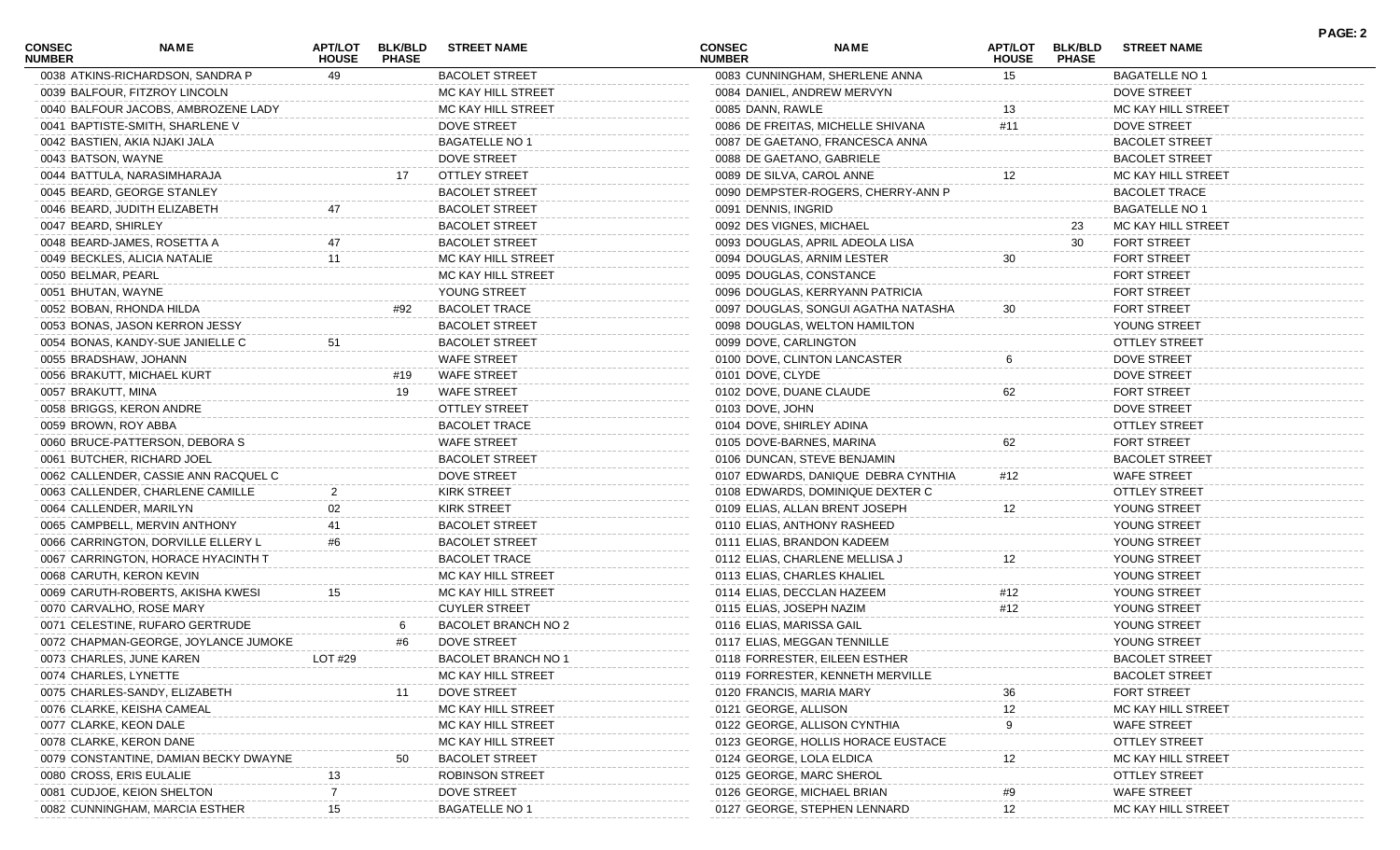| <b>CONSEC</b><br><b>NUMBER</b> | <b>NAME</b>                         | <b>APT/LOT</b><br><b>HOUSE</b> | <b>BLK/BLD</b><br><b>PHASE</b> | <b>STREET NAME</b>    | <b>CONSEC</b><br><b>NUMBER</b> |                      | <b>NAME</b>                           | <b>HOUSE</b> | APT/LOT BLK/BLD<br><b>PHASE</b> | <b>STREET NAME</b>    |
|--------------------------------|-------------------------------------|--------------------------------|--------------------------------|-----------------------|--------------------------------|----------------------|---------------------------------------|--------------|---------------------------------|-----------------------|
|                                | 0128 GEORGE EDWARDS, SHANICE RENEE  |                                | 11B                            | MC KAY HILL STREET    |                                |                      | 0173 LEWIS WALDRON, TONI HELENA J     |              |                                 | <b>KIRK STREET</b>    |
|                                | 0129 GILES, BRENT                   |                                |                                | YOUNG STREET          |                                |                      | 0174 LEWIS-PETERKIN, PETRA MARILYN    |              |                                 | <b>DOVE STREET</b>    |
|                                | 0130 GRANT, HILTON WESLEY           |                                |                                | <b>KIRK STREET</b>    |                                | 0175 LEZAMA, ANTHONY |                                       |              |                                 | <b>OTTLEY STREET</b>  |
|                                | 0131 GRANT-EDWARDS, DEBRA           |                                |                                | <b>WAFE STREET</b>    |                                |                      | 0176 MAHARAJ, KEVIN RAJIV             |              |                                 | <b>FORT STREET</b>    |
|                                | 0132 GRANT-HEADY, ENID ADINA        |                                |                                | <b>KIRK STREET</b>    |                                |                      | 0177 MANSWELL, JEROMIE BRANDON        |              |                                 | <b>OTTLEY STREET</b>  |
|                                | 0133 GRUNY, SAMANTHA-JANE ANASTASIA |                                | #9                             | MC KAY HILL STREET    |                                |                      | 0178 MARK-PHILLIPS, CATHERINE         |              |                                 | <b>OTTLEY STREET</b>  |
|                                | 0134 GUMBS, KENRONISHE              |                                |                                | <b>DOVE STREET</b>    |                                |                      | 0179 MARSHALL, GISELLE NICOLE         | 62           |                                 | <b>FORT STREET</b>    |
|                                | 0135 GUY, CHARLES DONALD            |                                | 62                             | <b>FORT STREET</b>    |                                |                      | 0180 MC DOUGALL, JOSEPH AUGUSTUS      |              | #11B                            | MC KAY HILL STREET    |
|                                | 0136 HARRAGIN, RICHIE ISAIAH        |                                |                                | <b>OTTLEY STREET</b>  |                                |                      | 0181 MC DOUGALL, JUDITH PHEDORA       | 11B          |                                 | MC KAY HILL STREET    |
|                                | 0137 HARRAGIN, SONYA KEISHA         |                                |                                | <b>OTTLEY STREET</b>  |                                |                      | 0182 MC EACHRANE, EILEEN VERONICA     |              |                                 | <b>OTTLEY STREET</b>  |
|                                | 0138 HART, BRUCE WAYNE DENNIS       |                                |                                | <b>BACOLET TRACE</b>  |                                |                      | 0183 MC EACHRANE, FREDERICK E         |              |                                 | <b>OTTLEY STREET</b>  |
|                                | 0139 HECTOR-BERKELEY, ETHEL         | 66                             |                                | <b>OTTLEY STREET</b>  |                                |                      | 0184 MC KENNA, DAAVON ANTON           | 25           |                                 | MC KAY HILL STREET    |
|                                | 0140 HENDERSON, SYDNEY JOSEPH       |                                |                                | <b>OTTLEY STREET</b>  |                                |                      | 0185 MC KENNA, DOMINIC ADRIAN         | 25           |                                 | MC KAY HILL STREET    |
|                                | 0141 HENRY, MITCHELL CHRISTOPHER S  |                                |                                | <b>OTTLEY STREET</b>  |                                |                      | 0186 MC KENZIE, DIXIANNE SUSAN        |              |                                 | <b>DOVE STREET</b>    |
|                                | 0142 HERNANDEZ, TERRY GARFIELD      |                                |                                | MC KAY HILL STREET    |                                |                      | 0187 MC KNIGHT, KAMANI ABEAIL WENDY   |              |                                 | <b>BAGATELLE NO 1</b> |
|                                | 0143 HILLS, EULALIE                 |                                |                                | <b>DOVE STREET</b>    |                                |                      | 0188 MC MILLAN, KERI JODY CHELSEA     | #7           |                                 | <b>DOVE STREET</b>    |
|                                | 0144 HOLDER, JOEL ROLAND            |                                |                                | <b>OTTLEY STREET</b>  |                                |                      | 0189 MC PHERSON, HAYDEE ROMOLA        |              |                                 | <b>CUYLER STREET</b>  |
|                                | 0145 HOLMES, GLENDORA VIOLET        |                                |                                | <b>FORT STREET</b>    |                                |                      | 0190 MELVILLE, JULIE KETURA           |              |                                 | MC KAY HILL STREET    |
|                                | 0146 HURDLE, INEZ JOCINTHA          |                                |                                | MC KAY HILL STREET    |                                |                      | 0191 MELVILLE-BECKLES, SHARON         |              |                                 | <b>KIRK STREET</b>    |
|                                | 0147 HURDLE, JESSE                  |                                |                                | MC KAY HILL STREET    |                                |                      | 0192 MILLS, ACUARO YEMOJA AWO-OYA     |              |                                 | <b>DOVE STREET</b>    |
|                                | 0148 HURDLE, MIKHAIL ALEXANDER Y    |                                |                                | MC KAY HILL STREET    |                                |                      | 0193 MILLS, ESTHER RACHEL LOUISE      |              |                                 | YOUNG STREET          |
|                                | 0149 HUSSAINI, SYED TAJUDDIN        |                                |                                | <b>DOVE STREET</b>    |                                |                      | 0194 MILLS, OSHUN AYAMA YEMOGA        | #14          |                                 | <b>DOVE STREET</b>    |
|                                | 0150 HUTCHINSON, SHELDON LEEDONVA   |                                |                                | <b>BAGATELLE NO 1</b> |                                |                      | 0195 MILLS-JOHNSON, GRACELYN VERONICA |              |                                 | YOUNG STREET          |
|                                | 0151 JACK, TAMMY NICOLA             |                                |                                | YOUNG STREET          |                                |                      | 0196 MITCHELL, HAYDEN HARRISON        |              |                                 | MC KAY HILL STREET    |
|                                | 0152 JACK-ALFRED, DENISHA SIAN      |                                |                                | <b>WAFE STREET</b>    |                                |                      | 0197 MURAD-SAMPSON, MERLE GEMELETTE   | 3B           |                                 | <b>DOVE STREET</b>    |
|                                | 0153 JACOB, NIGEL KENNETH           |                                |                                | <b>BACOLET STREET</b> |                                | 0198 MURRAY, DIANNE  |                                       |              |                                 | <b>WAFE STREET</b>    |
|                                | 0154 JAMES, JASON                   |                                |                                | <b>BACOLET STREET</b> |                                |                      | 0199 MURRAY, KYLE GARETH              |              |                                 | <b>OTTLEY STREET</b>  |
|                                | 0155 JAMES, MACHAEL MORREL          |                                |                                | MC KAY HILL STREET    |                                | 0200 MURRAY, NELVA   |                                       |              |                                 | <b>DOVE STREET</b>    |
|                                | 0156 JAMES, MIGUEL KEVIN            |                                | 14                             | MC KAY HILL STREET    |                                |                      | 0201 MURRAY, ROLAND RENISON           | 13           |                                 | MC KAY HILL STREET    |
|                                | 0157 JAMES, NICKESHA MERSHA C       |                                | 14                             | MC KAY HILL STREET    |                                |                      | 0202 MURRAY, SWAYNE KHASNI            | 18           |                                 | <b>CUYLER STREET</b>  |
|                                | 0158 JOB, BERESFORD                 |                                |                                | HOME FOR THE AGED     |                                |                      | 0203 MUSGRAVE, ANGELO JOSHUA A        |              |                                 | <b>BAGATELLE NO 1</b> |
|                                | 0159 JOB, JAVON ADLAI GABRIEL       |                                | 36                             | <b>BACOLET TRACE</b>  |                                |                      | 0204 NAKHID-SYLVESTER, RONIQUE V C    |              |                                 | <b>WAFE STREET</b>    |
|                                | 0160 JOB, ROY FINBAR                | 36                             |                                | <b>BACOLET STREET</b> |                                |                      | 0205 NANCIS, DEVERNE WILTON           |              | 13A                             | <b>WAFE STREET</b>    |
|                                | 0161 JOHNSON-DOVE, BERDENE JESSEL   |                                |                                | <b>OTTLEY STREET</b>  |                                | 0206 NANCIS, MARVA   |                                       |              |                                 | <b>OTTLEY STREET</b>  |
|                                | 0162 JONES, CRISTAL FERN ELIZABETH  |                                |                                | YOUNG STREET          |                                | 0207 NANCIS, ROSELYN |                                       |              |                                 | <b>OTTLEY STREET</b>  |
|                                | 0163 JORDAN, RICADO REUBEN IKENNA   |                                |                                | YOUNG STREET          |                                |                      | 0208 NANCIS, VIRLIN HYACINTH          |              | 13A                             | <b>WAFE STREET</b>    |
|                                | 0164 KENRICK, TERY                  |                                |                                | <b>CUYLER STREET</b>  |                                |                      | 0209 NANCIS, WILTON EBENEZER          |              |                                 | OTTLEY STREET         |
|                                | 0165 KERR-NOEL, MARIE LOUISE        |                                |                                | <b>DOVE STREET</b>    |                                |                      | 0210 NANCIS-WILLIAMS, LINDA ELIZABETH |              |                                 | <b>OTTLEY STREET</b>  |
|                                | 0166 KHAN, DAVID SEBASTIAN          |                                |                                | <b>BACOLET STREET</b> |                                |                      | 0211 NEILS, MAKIN PATRICK             |              |                                 | <b>BAGATELLE NO 1</b> |
|                                | 0167 KNIGHTS, CAMILLA SARAH RUTH    |                                |                                | <b>BAGATELLE NO 1</b> |                                |                      | 0212 NG SAYE-CONSTANTINE, TAMIKA K    |              | 50                              | <b>BACOLET STREET</b> |
|                                | 0168 KOROMA, JOSEPH GERSHOM         |                                |                                | <b>BAGATELLE NO 1</b> |                                |                      | 0213 NOEL, KENRICK JASON              |              | 16                              | <b>DOVE STREET</b>    |
|                                | 0169 KOROMA, TAPHENES MARY          |                                |                                | <b>BAGATELLE NO 1</b> |                                | 0214 NURSE, WAYNE    |                                       |              |                                 | MC KAY HILL STREET    |
|                                | 0170 LEGALL, KERISA SHENICE         |                                |                                | <b>WAFE STREET</b>    |                                | 0215 O'CONNOR, CYRUS |                                       |              |                                 | <b>WAFE STREET</b>    |
|                                | 0171 LEGALL, QUINTON SELDON         |                                |                                | <b>OTTLEY STREET</b>  |                                |                      | 0216 O'CONNOR, DEAN LENNOX            |              | 16C                             | MC KAY HILL STREET    |
|                                | 0172 LEWIS, CECIL                   |                                |                                | <b>KIRK STREET</b>    |                                |                      | 0217 O'CONNOR, GRETA MELVINA          |              |                                 | <b>WAFE STREET</b>    |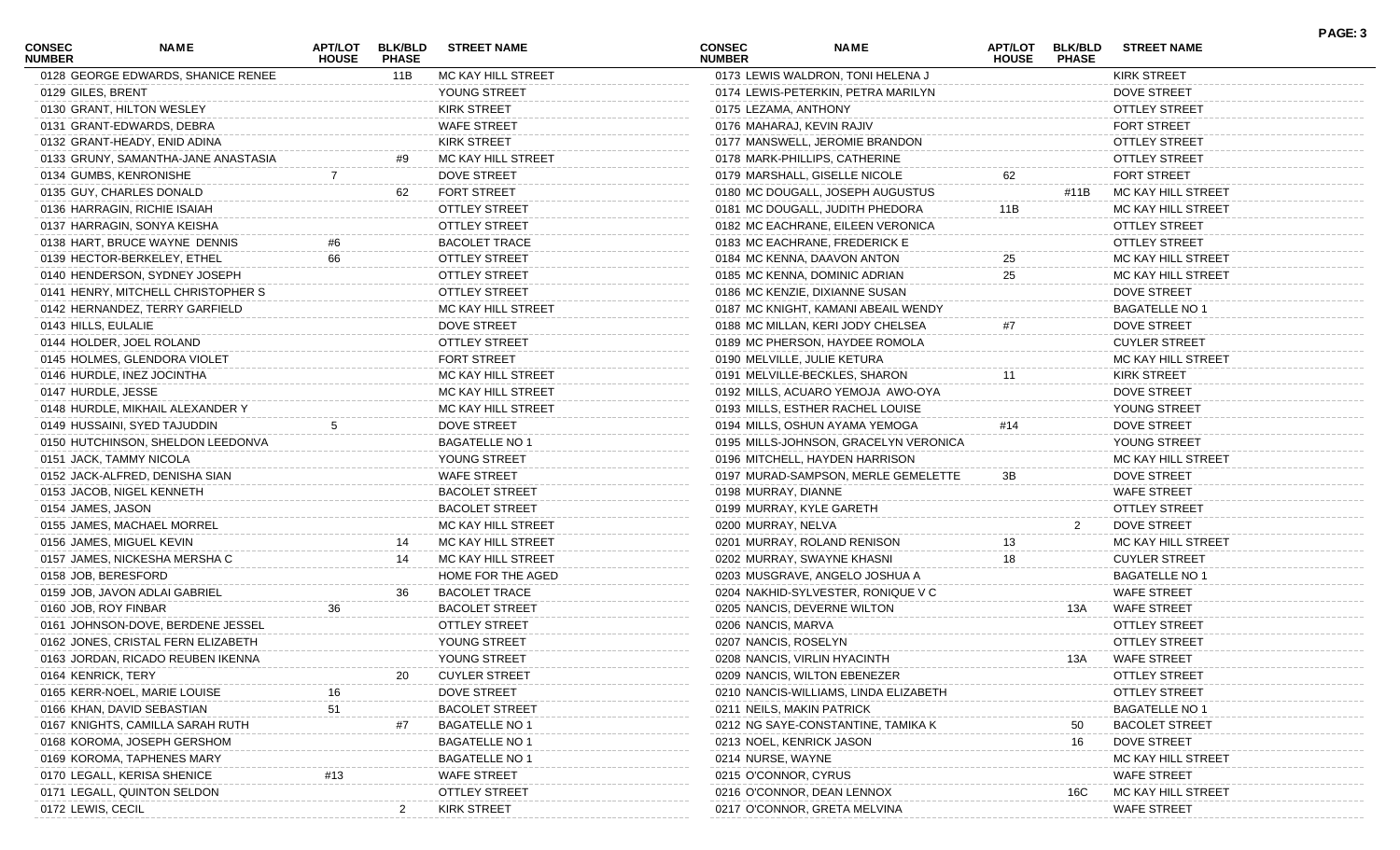| <b>CONSEC</b><br><b>NUMBER</b> | <b>NAME</b>                          | <b>HOUSE</b> | APT/LOT BLK/BLD<br><b>PHASE</b> | <b>STREET NAME</b>    | <b>CONSEC</b><br><b>NUMBER</b> | <b>NAME</b>                           | <b>HOUSE</b> | APT/LOT BLK/BLD<br><b>PHASE</b> | <b>STREET NAME</b>    |  |
|--------------------------------|--------------------------------------|--------------|---------------------------------|-----------------------|--------------------------------|---------------------------------------|--------------|---------------------------------|-----------------------|--|
|                                | 0218 O'CONNOR, KESTER KEVIN          |              |                                 | <b>OTTLEY STREET</b>  | 0263 ROBERTS, JAMES            |                                       | 14           |                                 | MC KAY HILL STREET    |  |
|                                | 0219 O'CONNOR, MATTHEW CHRISTOPHER   |              |                                 | <b>OTTLEY STREET</b>  |                                | 0264 ROBERTS, KEILON YOSEPH           |              |                                 | MC KAY HILL STREET    |  |
|                                | 0220 O'CONNOR, STACEY NADINE         | 18           |                                 | <b>OTTLEY STREET</b>  |                                | 0265 RODNEY-CARUTH, SHARON            | 15           |                                 | MC KAY HILL STREET    |  |
|                                | 0221 OFFOR, FAVOUR RENEE             |              | -7                              | <b>DOVE STREET</b>    |                                | 0266 ROGERS, WADE KEVIN               |              |                                 | <b>BACOLET TRACE</b>  |  |
|                                | 0222 OTTLEY, DOMINIC                 |              |                                 | <b>OTTLEY STREET</b>  |                                | 0267 SAMUEL, ATIBA OKERA OYOLEKE C    |              | #9                              | <b>WAFE STREET</b>    |  |
|                                | 0223 OTTLEY, JASON CARLTON           |              |                                 | ALEXANDER AVENUE      |                                | 0268 SAMUEL, JOYCE ELIZABETH          | #9           |                                 | <b>DOVE STREET</b>    |  |
|                                | 0224 OTTLEY, LUCILLE                 |              |                                 | <b>OTTLEY STREET</b>  |                                | 0269 SAMUEL, NICKEISHA NATTY          |              |                                 | <b>WAFE STREET</b>    |  |
|                                | 0225 OTTLEY, ROBERT JASON            |              |                                 | ALEXANDER AVENUE      |                                | 0270 SANDY-MORA, KEARLENE WENDEINA    | 11           |                                 | <b>DOVE STREET</b>    |  |
|                                | 0226 OXLEY, EZEKIEL ANDELL ERNEST    |              |                                 | <b>BAGATELLE NO 1</b> |                                | 0271 SEBRO, LYSTRA ANGELA             | #14          |                                 | FORT STREET           |  |
|                                | 0227 PARKS, ANDRESE NARJARE          |              |                                 | <b>BAGATELLE NO 1</b> |                                | 0272 SEERAM-SINGH, SUMANT             |              |                                 | <b>BAGATELLE NO 1</b> |  |
| 0228 PARKS, DONALD             |                                      |              |                                 | <b>FORT STREET</b>    |                                | 0273 SHANNON, RONALD WINSTON          | 14           |                                 | <b>OTTLEY STREET</b>  |  |
|                                | 0229 PARKS, JENNIFER                 |              |                                 | <b>FORT STREET</b>    |                                | 0274 SIMMONS, AVERIL NATASHA          | LP 53        |                                 | <b>BACOLET STREET</b> |  |
|                                | 0230 PATTERSON, STERLETTE ASTRA      |              |                                 | <b>OTTLEY STREET</b>  |                                | 0275 SIMON, JAMARLI KENDELL           |              |                                 | <b>BAGATELLE NO 1</b> |  |
|                                | 0231 PATTERSON, STERLON ASTON        |              |                                 | <b>WAFE STREET</b>    |                                | 0276 SMALL, SHERVEN ANN-MARIE         |              |                                 | <b>FORT STREET</b>    |  |
|                                | 0232 PATTERSON, STERNEL DEBRASTON    |              |                                 | <b>OTTLEY STREET</b>  |                                | 0277 SMART, ANDERSON FERDINAND N      |              |                                 | <b>OTTLEY STREET</b>  |  |
|                                | 0233 PELTIER, CHANTEL FIALMA         |              |                                 | <b>WAFE STREET</b>    |                                | 0278 SMITH, NATALIE PEGGY-SUE         |              |                                 | <b>DOVE STREET</b>    |  |
|                                | 0234 PERSAD-DOUGLAS, MIA MOWTRIA L   | #30          |                                 | <b>FORT STREET</b>    |                                | 0279 SMITH, SHARON ANGELA             |              |                                 | MC KAY HILL STREET    |  |
|                                | 0235 PETERSON, AGATHA                |              |                                 | MC KAY HILL STREET    |                                | 0280 SOBERS, ASHRON JEROME            |              | 11                              | MC KAY HILL STREET    |  |
|                                | 0236 PHILLIP, MARTIN ABRAHAM         | #330         |                                 | <b>FORT STREET</b>    |                                | 0281 SOBERS, OMARI MOSES SADEKE       |              |                                 | MC KAY HILL STREET    |  |
|                                | 0237 PHILLIPS, ANDRE DOMINIQUE       |              |                                 | <b>DOVE STREET</b>    | 0282 SOOKWAH, SABITA           |                                       |              |                                 | <b>BACOLET STREET</b> |  |
|                                | 0238 PHILLIPS, FITZHERBERT THOMAS JR |              |                                 | YOUNG STREET          |                                | 0283 SORIAS, KADEISHA SAMANTHA        |              |                                 | <b>BAGATELLE NO 1</b> |  |
|                                | 0239 PHILLIPS, IYANA MARYLIN D       | 16           |                                 | YOUNG STREET          | 0284 SPICER, ANCIL             |                                       |              |                                 | <b>DOVE STREET</b>    |  |
| 0240 PHILLIPS, LINDA           |                                      | 16           |                                 | YOUNG STREET          |                                | 0285 ST CLAIR, CHRISTOPHER            |              |                                 | <b>BACOLET STREET</b> |  |
|                                | 0241 PHILLIPS, LYNDON LOUIS          | 16           |                                 | YOUNG STREET          |                                | 0286 ST CLAIR, SHADENE SARAH PATRICIA |              | #11                             | DOVE STREET           |  |
|                                | 0242 PHILLIPS, NATASHIA NICHOLE      |              |                                 | MC KAY HILL STREET    |                                | 0287 ST LAURENT, ANN ARLENE           |              |                                 | <b>BACOLET STREET</b> |  |
|                                | 0243 PHILLIPS, URSULA ROSLYN         |              |                                 | MC KAY HILL STREET    |                                | 0288 ST LAURENT, KAREN ANNETTE C      |              | -51                             | <b>BACOLET STREET</b> |  |
|                                | 0244 PHILLIPS, WAYNE GODFREY         |              |                                 | <b>DOVE STREET</b>    |                                | 0289 STEWART, ANN-MARIE               |              |                                 | <b>BACOLET STREET</b> |  |
| 0245 PIERRE, NICOLA            |                                      |              | 74                              | <b>BAGATELLE NO 1</b> | 0290 STEWART, GARTH            |                                       |              |                                 | <b>KIRK STREET</b>    |  |
|                                | 0246 PROCTOR, JUDD STEPHAN           |              |                                 | MC KAY HILL STREET    |                                | 0291 STEWART, MICHAEL ANTHONY         |              |                                 | <b>BACOLET STREET</b> |  |
|                                | 0247 PUNJABI, RICARDO RAMOUTAR       |              |                                 | <b>BACOLET STREET</b> |                                | 0292 STEWART, WALTER HENRY            |              |                                 | <b>BACOLET STREET</b> |  |
| 0248 PYLE, EDMUND              |                                      |              |                                 | MC KAY HILL STREET    |                                | 0293 TAYLOR, KIMBERLY JENNALYN        |              |                                 | MC KAY HILL STREET    |  |
|                                | 0249 QUASHIE, JOEL RICHARD JNR       | #30          |                                 | <b>BACOLET TRACE</b>  |                                | 0294 TAYLOR, MARVIN ARNOLD            |              |                                 | MC KAY HILL STREET    |  |
|                                | 0250 RAMEY, KERN LANCE JOSIMAR       | #42          |                                 | <b>BAGATELLE NO 1</b> |                                | 0295 TELEMAQUE, ANGELO JACELON J      | 50           |                                 | <b>BACOLET STREET</b> |  |
|                                | 0251 RAMROOP, ELSIE                  |              |                                 | <b>BACOLET STREET</b> |                                | 0296 TELEMAQUE, DESMOND               | #50          |                                 | <b>BACOLET STREET</b> |  |
|                                | 0252 RICHARD, JANYNE RAHEL           | 129          |                                 | <b>OTTLEY STREET</b>  |                                | 0297 TELEMAQUE, EMIL GERARD           |              |                                 | <b>BACOLET STREET</b> |  |
|                                | 0253 RICHARDS, ABENA TESSANA         | 128          |                                 | OTTLEY STREET         |                                | 0298 THOMAS, GLENDA ROSE              |              |                                 | FORT STREET           |  |
|                                | 0254 RICHARDS, ALLAN CHRISTOPHER     |              |                                 | <b>OTTLEY STREET</b>  |                                | 0299 TOBIAS, SHERIDON AKIL            |              |                                 | <b>OTTLEY STREET</b>  |  |
|                                | 0255 RICHARDS, ANGELA                | 128          |                                 | <b>OTTLEY STREET</b>  | 0300 TOBIAS, SHERIFF           |                                       |              |                                 | MC KAY HILL STREET    |  |
|                                | 0256 RICHARDS, ASHA KANIKA           | 128          |                                 | <b>OTTLEY STREET</b>  |                                | 0301 TOLARAM-ELIAS, SANDRA KUMARI M   |              |                                 | YOUNG STREET          |  |
|                                | 0257 RICHARDS, CHÉ ISHMAEL KYLE      |              |                                 | <b>WAFE STREET</b>    |                                | 0302 VEGIER, ABIGAIL ATHALIA          |              |                                 | <b>OTTLEY STREET</b>  |  |
|                                | 0258 RICHARDSON, ELIZABETH ELLEN     |              |                                 | DOVE STREET           |                                | 0303 VEGIER, CAROLYN ANNE             |              |                                 | <b>WAFE STREET</b>    |  |
|                                | 0259 RICHARDSON, GODWYN WILLIAM      |              |                                 | <b>BACOLET STREET</b> | 0304 VEGIER, CLIVE             |                                       |              |                                 | <b>OTTLEY STREET</b>  |  |
|                                | 0260 RICHARDSON, KENNETH COURTENAY   |              |                                 | <b>BACOLET STREET</b> |                                | 0305 VEGIER, DIANE ANNETTE            |              |                                 | <b>OTTLEY STREET</b>  |  |
|                                | 0261 RICHARDSON, REYNOLD MARK        |              |                                 | <b>DOVE STREET</b>    |                                | 0306 VEGIER, JOEANNE LENORE           |              |                                 | <b>OTTLEY STREET</b>  |  |
|                                | 0262 ROBERTS, DONALD                 | 14           |                                 | MC KAY HILL STREET    |                                | 0307 VEGIER, JOSHUA JEHIEL            |              | 4A                              | <b>OTTLEY STREET</b>  |  |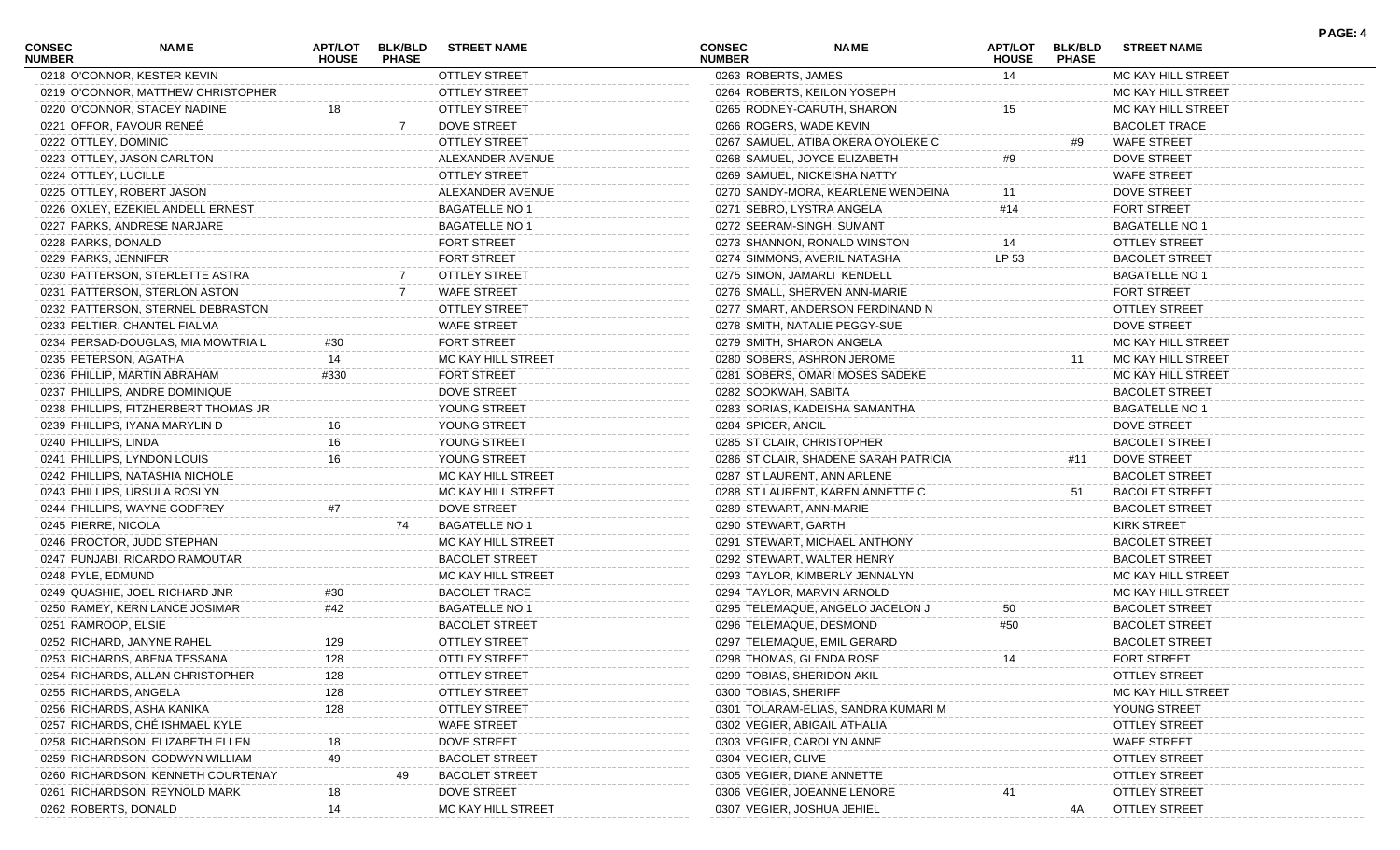| <b>CONSEC</b><br><b>NUMBER</b> | <b>NAME</b>                      | <b>APT/LOT</b><br><b>HOUSE</b> | <b>BLK/BLD</b><br><b>PHASE</b> | <b>STREET NAME</b>   |
|--------------------------------|----------------------------------|--------------------------------|--------------------------------|----------------------|
|                                | 0308 VEGIER, LUTHER CURTIS       |                                |                                | OTTLEY STREET        |
|                                | 0309 VEGIER, MICHAEL             |                                |                                | OTTLEY STREET        |
|                                | 0310 VEGIER, RUDOLPH             |                                |                                | <b>WAFE STREET</b>   |
|                                | 0311 WAFE, JOAN                  |                                |                                | MC KAY HILL STREET   |
|                                | 0312 WAFE, JUNIOR DE SILVER      |                                |                                | MC KAY HILL STREET   |
|                                | 0313 WALCOTT, KRYSTAL PATRICE    |                                | 9                              | OTTLEY STREET        |
|                                | 0314 WHEELER, GILLIAN            |                                |                                | <b>WAFE STREET</b>   |
|                                | 0315 WHEELER, KADAR ALEAH        |                                |                                | <b>WAFE STREET</b>   |
|                                | 0316 WILLIAMS, BRIAN             | #111                           |                                | OTTLEY STREET        |
|                                | 0317 WILLIAMS, MARGARET          | 18                             |                                | <b>CUYLER STREET</b> |
|                                | 0318 WILLIAMS, OLIVE BEATRICE    |                                |                                | OTTLEY STREET        |
|                                | 0319 WILSON, GARTH RUTHVEN       | 7                              |                                | OTTLEY STREET        |
|                                | 0320 WINCHESTER-MASSIAH, ZELDA M |                                |                                | <b>FORT STREET</b>   |